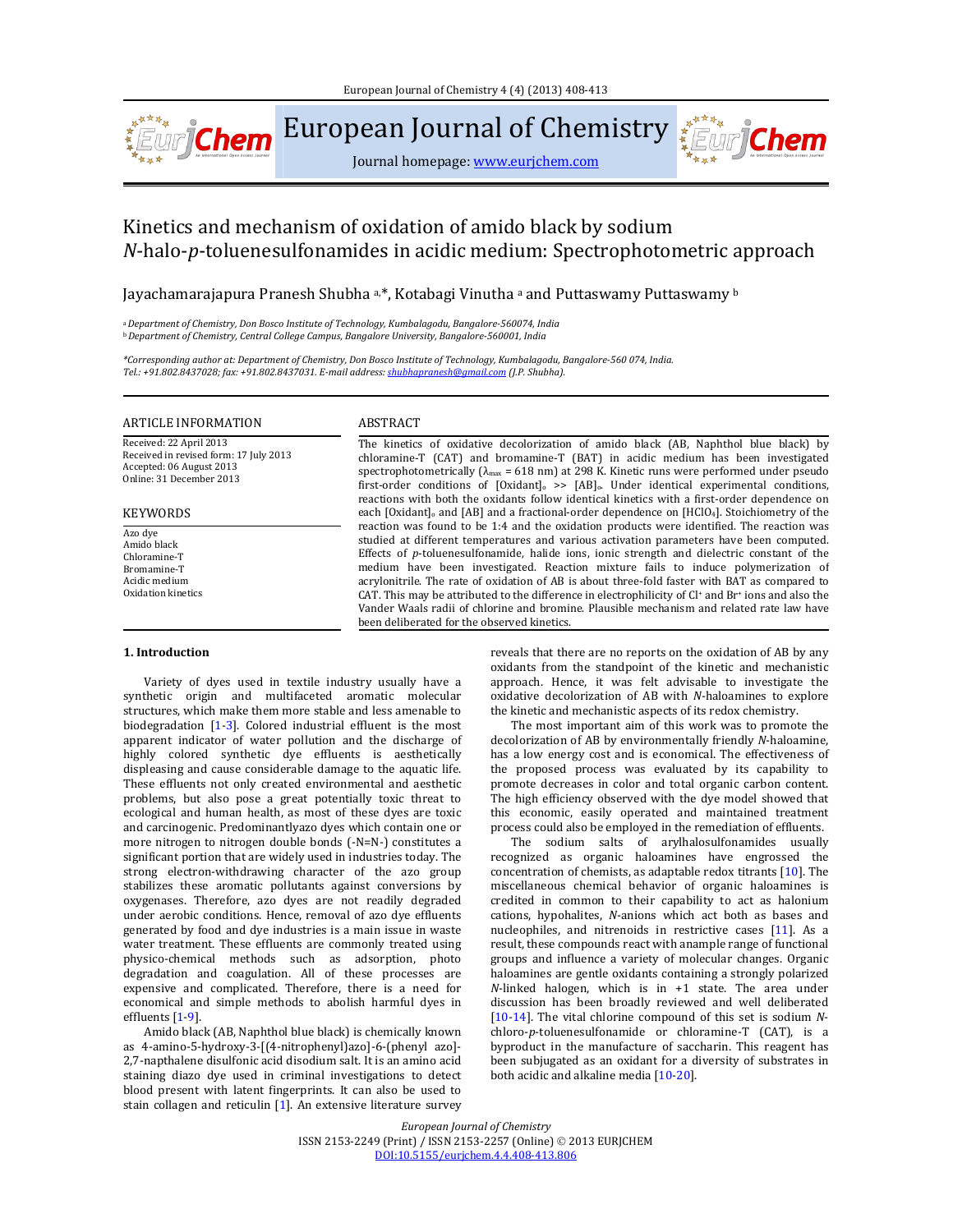



The bromine analogue of CAT, bromamine-T (BAT) is gaining significance as a mild oxidant and is found to be an enhanced oxidizing agent than the chloro derivative [12-14,21-23]. This reagent can be easily prepared by the bromination of CAT. Although BAT is animproved oxidant compare to CAT, an extensive literature analysis reveals that only intermittent references are accessible about the oxidative behavior of BAT from the kinetic and mechanistic points of vision. This aroused our attention to carry out the detailed kinetic study on the oxidation of AB by the closely associated reagents CAT and BAT in acid medium to discover the mechanistic aspects of these oxidations and also to assess their relative rates. The studies extended to the pertinent kinetic features of CAT and BAT and to identify the reactive oxidizing species of these oxidants in aqueous acid medium.

ÒН

ŃΗ,

In the light of existing information and in continuation of our research interest on the kinetic and mechanistic investigations of oxidation of various substrates in general and dyes in particular by CAT and BAT, the title reaction was undertaken. Accordingly, in this communication we report on the comprehensive kinetics of AB oxidation by CAT and BAT in HClO<sub>4</sub> medium at 298 K.

# **2. Experimental**

# *2.1. Materials*

Chloramine-T (E. Merck) was used as received. Bromamine-T was obtained  $[24]$  by the partial debromination of dibromamine-T (DBT) by  $4$  M NaOH. The purity of these reagents was checked iodometrically to determine the active halogen content. Aqueous solution of these oxidants was standardized by the iodometric method and stored in brown bottles to prevent any of its photochemical corrosion. Amido Black (Sigma Chemical Company) was used as received. Solvent isotope studies were made with  $D_2O$  (99.4%) supplied by BARC, Mumbai, India. Analytical grade chemicals and double distilled water was used throughout.

#### *2.2. Kinetic measurements*

Kinetic measurements were carried out using a UV-Visible spectrophotometer (Digital Spectrophotometer 166, Systronics, India). In the present study, the kinetic experiments were carried out between 288 and 308 K. For this purpose, a Raagaa Ultra Cold Chamber with digital temperature control (Chennai, India) was used. The temperature was maintained constant with an accuracy of  $\pm 0.1$  °C. Detailed kinetic runs were performed under pseudo first-order conditions of [Oxidant]0>> [AB]<sup>0</sup> at 298 K. Reactions were conceded in glass stoppered pyrex boiling tubes whose outer surfaces were coated black to prevent photochemical effects. The oxidant as well as the requisite amounts of AB, HClO<sub>4</sub> solutions and water (to keep the total volume constant for all runs) taken in separate tubes were thermostatted for 30 min at 298 K. The reaction was initiated by the rapid addition of a measured amount of oxidant to the stirred reaction mixture. Instantaneously,  $4 \text{ cm}^3$  of the solution was pipetted into a cuvette placed in the UV-vis spectrophotometer and absorbance measurements were made at  $618$  nm ( $\lambda_{\text{max}}$  for AB) for more than two half-lives. The absorbance readings at  $t = 0$  and  $t = t$  are  $D_0$  and  $D_t$ . Plots of log  $D_0/D_t$  versus time were made to evaluate the pseudo first-order rate constants  $(k')$  which were found reproducible within  $\pm 4$ -5%. 

#### *2.3. Reaction stoichiometry*

Reaction mixtures containing different ratios of oxidant to AB in presence of  $1.2 \times 10^{-3}$  M HClO<sub>4</sub> were equilibrated at 293 K for 24 h. The unreacted oxidant in the reaction mixture was determined by iodometric titration. This analysis showed that in both the cases one mole of AB consumed four mole of oxidant and the observed reaction stoichiometry is represented in Scheme 1.

#### *2.4. Product analysis*

In the stoichiometric proportion, the reaction mixtures containing different concentrations of oxidant and substrate in 1.2 x  $10^{-3}$  M HClO<sub>4</sub> under stirred condition was allowed to react for 24 h at 298 K. After completion of the reaction (monitored by thin layer chromatography), the reaction products were neutralized with alkali and extracted with ether. The organic products were subjected to spot tests and chromatographic analysis, which revealed the formation of nitroso benzene, nitroso nitrobenzene and corresponding dinitroso compound as the oxidation products of AB and *p*-toluenesulfonamide as the reduction product of the oxidant. The presence of nitroso benzene (Figure 1) was confirmed by Mass spectral analysis and other products were identified by spot tests  $[25]$ . Further, it was noticed that there was no reaction between the products and oxidant under the current set of experimental conditions.

p-Toluenesulfonamide was extracted with ethyl acetate and detected by paper chromatography [26]. Benzyl alcohol saturated with water was used as the solvent system with 0.5 %vanillin in 1 %HCl solution in ethanol as spray reagent  $(R_f =$ 0.905) and it was further confirmed by GC-MS analysis (Figure 2).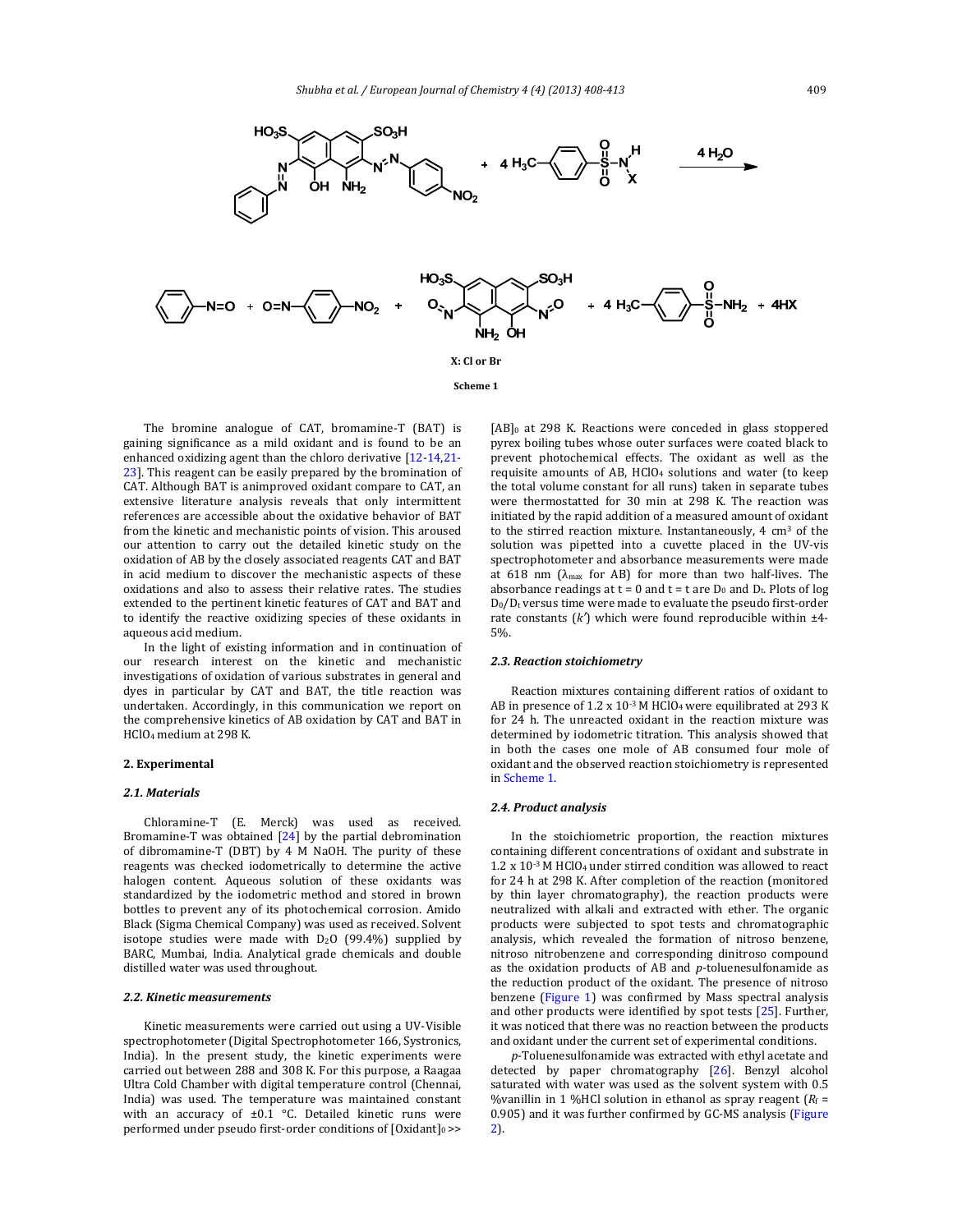

Figure 1. GC-Mass spectrum of nitrosobenzene with its molecular ion peak at 107 amu.



**Figure 2.** GC-Mass spectrum of p-toluenesulfonamide with its molecular ion peak at 171 amu. 

# **3. Results and discussion**

#### *3.1. Effect of reactant concentration on the rate*

The kinetics of oxidation of AB by CAT and BAT (here after a bridged as oxidant) have been investigated at several initial concentrations of the reactants, under pseudo first-order conditions of  $[Oxidant]_0 \gg [Substrate]_0$ , in presence of HClO<sub>4</sub> at 298 K in both cases. The kinetic and mechanistic features for the oxidation of AB with the closely related compounds CAT and BAT in HClO<sub>4</sub> medium are same under identical experimental conditions but the comparative rates of oxidation of AB by BAT are about three-fold faster than CAT.

Under the conditions  $[Oxidant]_0 \gg [AB]_0$  at constant [oxidant]<sub>0</sub>, [HClO<sub>4</sub>], temperature, plots of Log (absorbance) versus time were linear  $(r > 0.9889)$  indicating a first-order dependence of rate on  $[AB]_0$  in both the cases. The linearity of these plots in both cases, together with the constancy of the slopes obtained at different [AB]<sub>0</sub>, substantiates the first-order dependence of rate on [AB]0. The pseudo first-order rate constants  $(k')$  obtained is recorded in Table 1. Under the same experimental conditions the rate of reaction increased in [Oxidant]<sub>0</sub> (Table 1) and plots of Log *k'* versus Log [Oxidant] were linear  $(r > 0.9965)$  with unit slopes in both the cases. This establishes that the order of the reaction is first-order with respect to  $[Oxidant]_0$ . Further, plots of  $k'$  versus  $[Oxidant]_0$ were linear  $(r > 0.9990)$  passing through the origin corroborate the first-order dependence on [Oxidant]<sup>0</sup>.

The rate of reaction augmented with increase in  $[HClO<sub>4</sub>]$ (Table 1) and plots of Log  $k'$  versus Log [HClO<sub>4</sub>] were linear ( $r$ > 0.9975) with slopes of 0.65 and 0.52 for CAT and BAT, showing a fractional-order dependence on [HClO<sub>4</sub>].

**Table 1.** Effect of Variation of oxidant, AB and HClO<sub>4</sub> concentrations on the reaction rate at 298 K.

| 10 <sup>3</sup> [oxidant] <sub>0</sub> | $104$ [AB] <sub>o</sub> | 10 <sup>4</sup> [HClO <sub>4</sub> ] | $104k'(s-1)$ |            |  |
|----------------------------------------|-------------------------|--------------------------------------|--------------|------------|--|
| (M)                                    | (M)                     | (M)                                  | <b>CAT</b>   | <b>BAT</b> |  |
| 0.5                                    | 1.8                     | 1.2                                  | 0.61         | 1.83       |  |
| 1.0                                    | 1.8                     | 1.2                                  | 1.40         | 4.18       |  |
| 2.0                                    | 1.8                     | 1.2                                  | 2.72         | 8.17       |  |
| 3.6                                    | 1.8                     | 1.2                                  | 3.53         | 10.6       |  |
| 5.0                                    | 1.8                     | 1.2                                  | 6.02         | 17.9       |  |
| 2.0                                    | 0.5                     | 1.2                                  | 2.80         | 8.20       |  |
| 2.0                                    | 1.0                     | 1.2                                  | 3.02         | 7.98       |  |
| 2.0                                    | 1.8                     | 1.2                                  | 2.72         | 8.17       |  |
| 2.0                                    | 3.0                     | 1.2                                  | 3.10         | 8.26       |  |
| 2.0                                    | 5.0                     | 1.2                                  | 2.52         | 8.08       |  |
| 2.0                                    | 1.8                     | 0.2                                  | 1.33         | 4.02       |  |
| 2.0                                    | 1.8                     | 0.5                                  | 1.95         | 5.88       |  |
| 2.0                                    | 1.8                     | 1.2                                  | 2.72         | 8.17       |  |
| 2.0                                    | 1.8                     | 3.0                                  | 3.84         | 11.4       |  |
| 2.0                                    | 1.8                     | 4.0                                  | 5.60         | 16.5       |  |

 $[Oxidant]_0 = 2.0 \times 10^{-3}$  M;  $[AB]_0 = 1.8 \times 10^{-4}$  M;  $[HCIO_4] = 1.2 \times 10^{-4}$  M.

# *3.2. Effects of halide ions and p‐toluenesulfonamide concentration on the rate*

Addition of halide ions, Cl or Br, in the form of their sodium salts  $(1.0 \times 10^{-3} - 8.0 \times 10^{-3} \text{ M})$  showed no pronounced effect on the rate. This indicates that the halide ions play no role in the reaction. The ionic strength of the reaction medium was varied from  $0.1$  to  $0.3$  M with NaClO<sub>4</sub> solution keeping other experimental conditions constant. It was found that addition of NaClO<sub>4</sub> showed negligible effect on the reaction rate, representing the participation of nonionic species in the rate-determining step. Hence no attempts were made to maintain the ionic strength of the medium stable for kinetic runs. Addition of *p*-toluenesulfonamide (TsNH<sub>2</sub>) to the reaction mixture  $(5.0 \times 10^{-3} \text{ M})$  did not influence the rate significantly indicates that TsNH<sub>2</sub> is not involved in any step prior to the rate determining step of the proposed scheme.

#### *3.3. Effect of dielectric constant of the medium on the rate*

The dielectric constant  $(D)$  of the medium was mottled by adding MeOH  $(0-30\%, v:v)$  to the reaction mixture with all other experimental conditions being held constant but the rates were not considerably altered with both the oxidants.

#### *3.4. Effect of solvent isotope on the rate*

Since the oxidation of AB by CAT and BAT was increased with  $H^+$  ions, the solvent isotope effect was studied in  $D_2O$  as the solvent medium for both the oxidants. The rate constants for CAT and BAT revealed that  $k'$  (H<sub>2</sub>O) was equal to 2.72 x 10<sup>-4</sup> s<sup>-1</sup> and 8.17 x 10<sup>-4</sup> s<sup>-1</sup>, and *k<sup>'</sup>* (D<sub>2</sub>O) was 2.95 x 10<sup>-4</sup> s<sup>-1</sup> and 11.2 x 10<sup>-4</sup> s<sup>-1</sup>, respectively. Thus, the solvent isotope effect,  $k'$  (H<sub>2</sub>O) /  $k'$  (D<sub>2</sub>O) were found to be 0.68 and 0.74 for CAT and BAT.

# *3.5. Effect of temperature on the rate*

The reaction was studied at different temperatures (288-313 K), keeping other experimental conditions constant. From Arrhenius plots of Log  $k'$  vs.  $1/T$  ( $r > 0.9934$ ), composite activation parameters  $(E_a, \Delta H^{\neq}, \Delta S^{\neq}, \Delta G^{\neq}$  and Log A) were computed for the oxidation of AB by CAT and BAT. These data are summarized in Table 2.

### *3.6. Test for free radicals*

Alkene monomers such as acrylonitrile and freshly prepared 10% acryl amide solution were added to the reaction mixture to instigate polymerization by free radicals formed *in* situ. The lack of polymerization indicated the absence of free radicals in the reaction mixture. This clearly ruled out the possibility of free radical mechanism.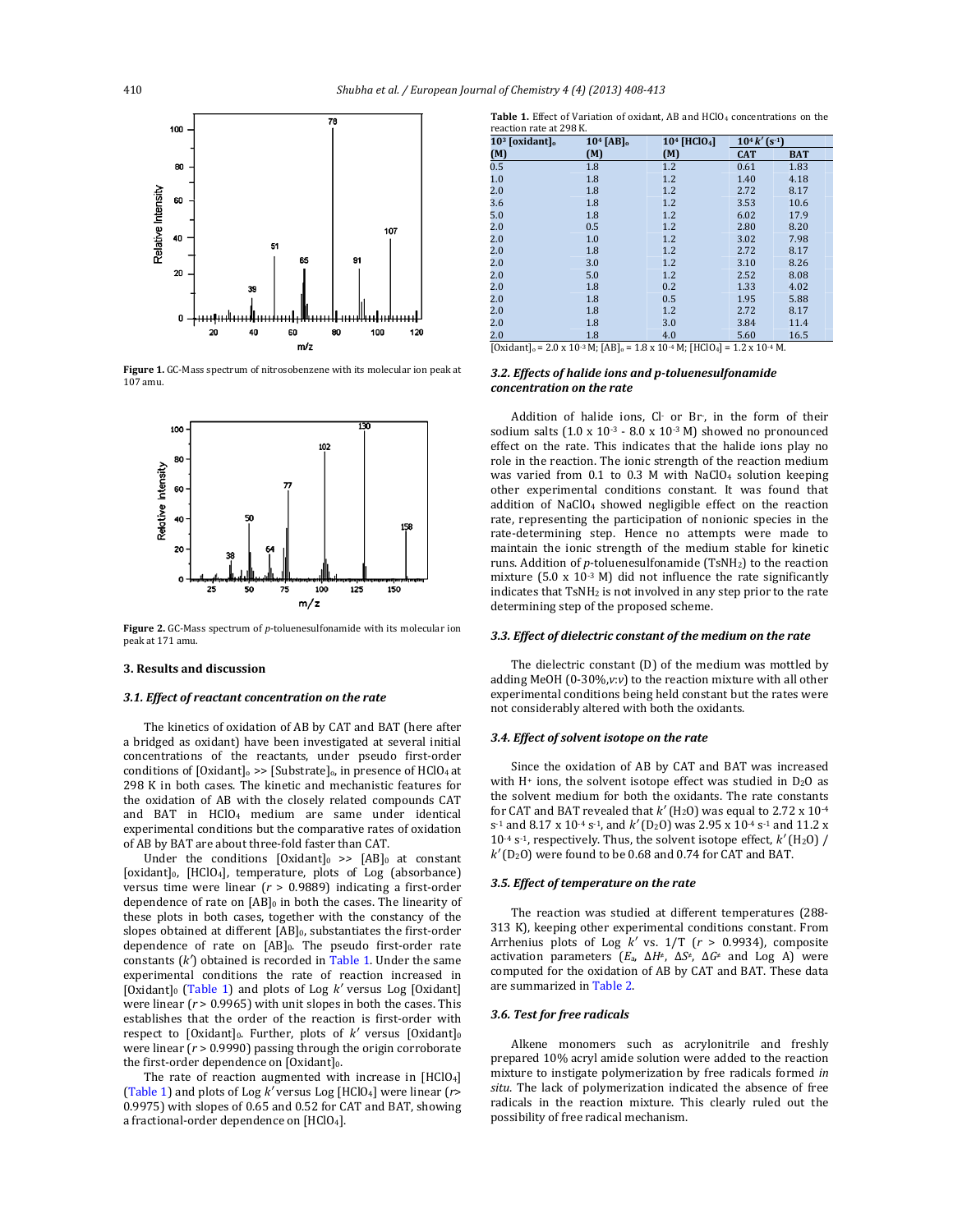TsNX<sup>+</sup> + H<sup>+</sup> 
$$
\frac{K_1}{K_2}
$$
 TsNHX (i) fast  
TsNHX + AB  $\frac{k_2}{K_2}$  Complex (ii) slow and rate-determining

 ${\rm Complex + 3~T}$  Complex + 3 TsNHX  ${\displaystyle \xrightarrow{\rm k_3} \blacktriangleright}$  Products

**Scheme 2**

Table 2. Temperature dependence on the reaction rate and activation parameters for the oxidation of AB by CAT and BAT in acid medium.

| Temperature (K)                                                                                            | $10^{4}$ k' (s <sup>-1</sup> ) |            |  |  |  |
|------------------------------------------------------------------------------------------------------------|--------------------------------|------------|--|--|--|
|                                                                                                            | <b>CAT</b>                     | <b>BAT</b> |  |  |  |
| 283                                                                                                        | 1.43                           | 3.62       |  |  |  |
| 288                                                                                                        | 1.62                           | 4.86       |  |  |  |
| 298                                                                                                        | 2.72                           | 8.17       |  |  |  |
| 303                                                                                                        | 3.22                           | 12.8       |  |  |  |
| 313                                                                                                        | 4.30                           | 24.8       |  |  |  |
| $E_a$ (kJ/mol)                                                                                             | 28.43                          | 47.01      |  |  |  |
| $\Delta H^*$ (kJ/mol)                                                                                      | 25.97                          | 44.55      |  |  |  |
| $\Delta G$ <sup>*</sup> (kJ/mol)                                                                           | 92.97                          | 90.61      |  |  |  |
| $\Delta S$ <sup>*</sup> (J/K.mol)                                                                          | $-226.47$                      | $-153.45$  |  |  |  |
| Log A                                                                                                      | 5.40                           | 9.21       |  |  |  |
| $[0xidant]_0 = 2.0 \times 10^{-3} M$ ; $[AB]_0 = 1.8 \times 10^{-4} M$ ; $[HC]_4 = 1.2 \times 10^{-4} M$ . |                                |            |  |  |  |

The controlled experiments were also performed under similar reaction conditions without oxidant.

# *3.7. Reactive species of sodium n‐halo‐p‐toluene sulfonamides*

Organic N-haloamines are sources of positive halogens and these reagents have been exploited as oxidant for a variety of substrates in both acidic and alkaline media  $[11-13]$ . Since organic N-haloamines have analogous chemical properties, it is predicted that identical equilibria exist in aqueous acidic and basic solutions of these compounds  $[27,28]$ . Chloramine-T and bromamine-T act as oxidizing agents in acidic and alkaline media with a two electron change per mole giving *p*toluenesulfonamide (PTS) and NaCl or NaBr. The redox potential of CAT-PTS couple is pH dependent [22] and decreases with increase in pH of the medium ( $E_{\text{redox}} = 1.138$  V, 1.778 V, 0.614 V and 0.5 V at pH = 0.65, 7.00, 9.70 and 12.00, respectively). In view of the homogeneity in properties of CAT and BAT, similar redox potential behavior can be expected for BAT also. The nature of the active oxidizing species and mechanism depends on the nature of halogen atom, the groups attached to the nitrogen and the reaction condition. The species accountable for such oxidizing character may be different depending on the pH of the medium.

Chloramine-T and bromamine-T (TsNXNa) are moderately strong electrolytes [28] in aqueous solutions (TsNXNa  $\rightleftharpoons$  TsNX-+ Na<sup>+</sup>), and depending on the pH of the medium, these reagents furnish different types of reactive species in solutions  $[24,27]$ - $31$ ]. The possible oxidizing species present in acid medium are TsNHX, TsNX<sub>2</sub>, HOX and also perhaps  $H<sub>2</sub>OX<sup>+</sup>$ .

#### *3.8. Reaction scheme*

In the present studies, the first-order dependence of rate on [Oxidant] $_0$  and no effect of rate on [TsNH<sub>2</sub>] clearly ruled out the opportunity of bothTsNX<sub>2</sub> and HOX as reactive species. The probability of the dichlorocompound as the reactive species is ruled out, since clear first-order plots are obtained for the desertion of the [Substrate]. Added *p*-toluenesulfonamide does not hinder the reaction indicating that HOX is not primarily involved in the rate determining step. Further, Bishop and Jennings  $[28]$  have shown in their studies on aqueous solutions of CAT, that  $pH = \sim 3-4$ , the concentration of anion TsN·Cl is greater than that of the free acid.

$$
TsNCI^+ + H^+ \rightleftharpoons TsNHCl \tag{1}
$$

Hence the above protonation suggesting the anion can be assumed as the reactive oxidizing species. Since organic haloamines have similar chemical properties, the same equilibrium can be expected for BAT also (Scheme 2).

# *3.9. Kinetic rate law*

(iii) fast

A detailed mode of oxidation of amido black by CAT and BAT in acid medium is depicted in Scheme 3, where the structure of the intermediate complex X is shown.

Assuming a total efficient concentration of oxidant

$$
[Oxidant]_t = [TsN X] + [TsNHX]
$$
\n(2)

By substituting for [TsN·X] from equilibrium (i) of Scheme 2 in Equation (2) and solving for [TsNHX], we get

$$
[\text{TSNHX}] = \frac{K_1[\text{Oxidant}]_t + [H^+]}{1 + K_1 [H^+]}
$$
(3)

From slow and rate-determining step of Scheme 2.

$$
Rate = -d[Oxidant]_t / dt = k_2[Oxidant] [TsNHX]
$$
 (4)

By substituting for [TsNHX] from Equation (3) into Equation  $(4)$ , the following rate law is obtained:

Rate = 
$$
\frac{K_1 k_2 [\text{Oxidant}]_t [H^*]}{1 + K_1 [H]^+}
$$
 (5)

Rate law equation  $(5)$  is in good conformity with the experimental information.

In the present investigations, disparity of dielectric constant of the medium does not have an effect on the rate appreciably. The effect of varying solvent composition and dielectric constant on the rate of reaction has been described in several studies  $[32-36]$ . For limiting case of zero angle of approach between two dipoles or an ion-dipole system, Amis [35] has shown that a plot of Log  $k'$  versus  $1/D$ , gives a straight line with a negative slope for a reaction between a negative ion and a dipole or between two dipoles, where a positive slope results for a positive ion-dipole interaction. The total absence of the effect of varying dielectric constant on the rate cannot be explained by the Amis theory  $[35]$ . Applying the Born equation, Laidler  $[36]$  has anticipated the following equation for a dipoledipole interaction:

$$
\text{Ln } k' = \text{Ln } k_0 + 3/8k \text{T} \left( \frac{2}{D} - 1 \right) \left[ \mu_{A}^2 / \Gamma_{A}^3 + \mu_{B}^2 / \Gamma_{B}^3 - \mu_{A}^2 / \Gamma_{B}^3 \right] \tag{6}
$$

where  $k_0$  is the rate constant in a medium of infinite dielectric constant,  $\mu$  represents the dipole moment and r refers to the radii of the reactants and activated complex. It can be seen from Equation  $(6)$  that the rates should be greater in a medium of lower dielectric constant when  $r^3 = r^3A + r^3B$  representing that the extent of charge scattering in the transition state is different.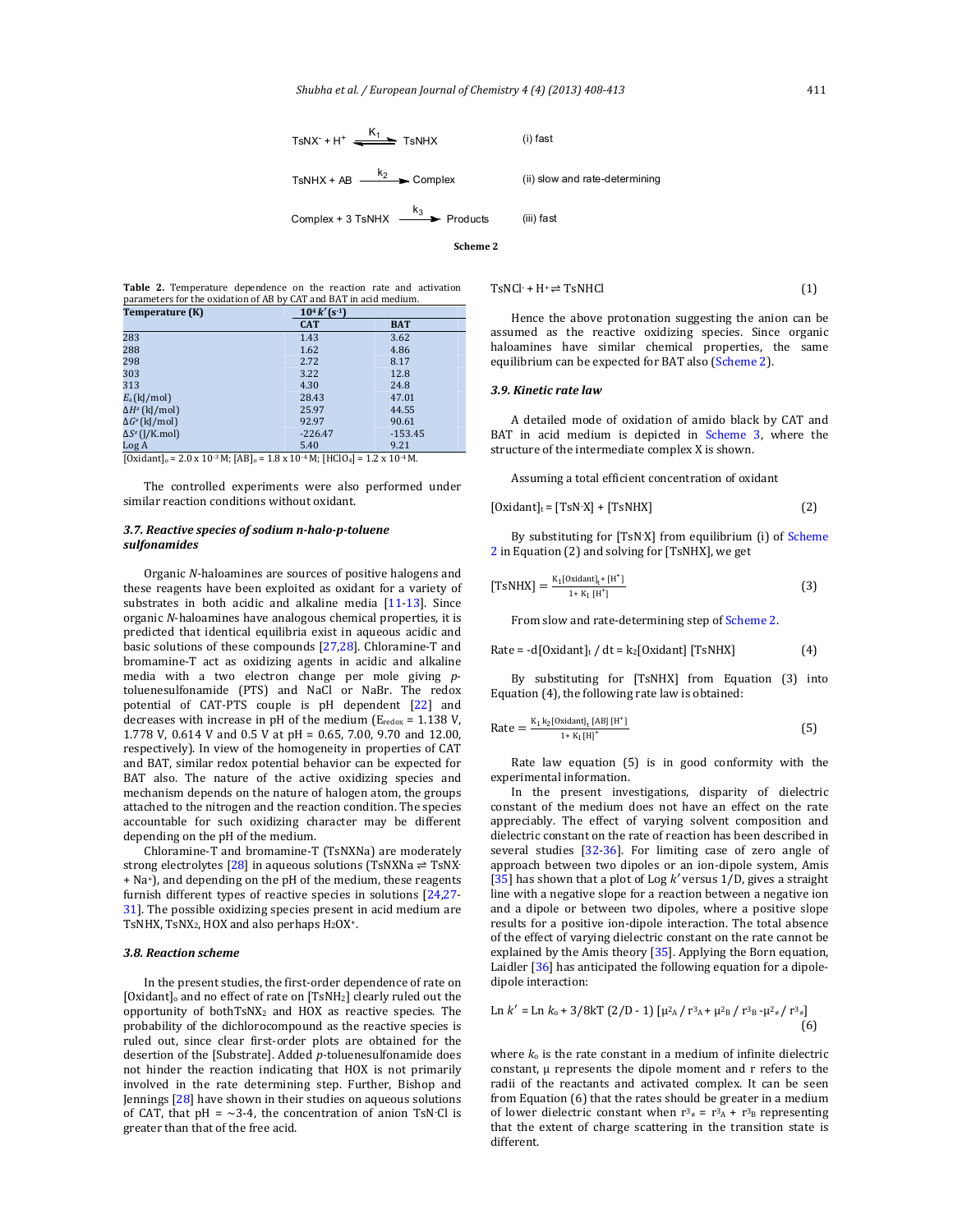

**Scheme 3**

On the other hand,  $r^3 \neq r^3 A + r^3 B$  implies the absence of a dielectric effect of the solvent on the rate, as was observed in the present investigations, signifying that the transition state is not very much different from the reactants with respect to the size and charge of the transition state and the reactants.

Reactions in aqueous medium that are vulnerable to acidbase catalysis have been studied in heavy water  $(D_2O)$  after equilibrium. Since the majority oxidation reactions of organic compounds involve the cleavage of C-H bond, deuterium isotope effect on such reaction gives information regarding the nature of the rate limiting step. In the present investigations, solvent isotope studies have shown that the rate of reaction is higher in  $D_2O$  medium. For a reaction involving a fast equilibrium  $H^+$  or OH $\cdot$  ion transfer, the rate increases in  $D_2O$ medium since  $D_3O^+$  or OD are a stronger acid and a stronger base respectively, than  $H_3O^+$  and  $OH^-$  ions  $[37-39]$ . The observed solvent isotope effect of  $k'$  (H<sub>2</sub>O) and  $k'$  (D<sub>2</sub>O) < 1 is due to the greater acidity of  $D_3O^*$  compared to  $H_3O^*$ . However,